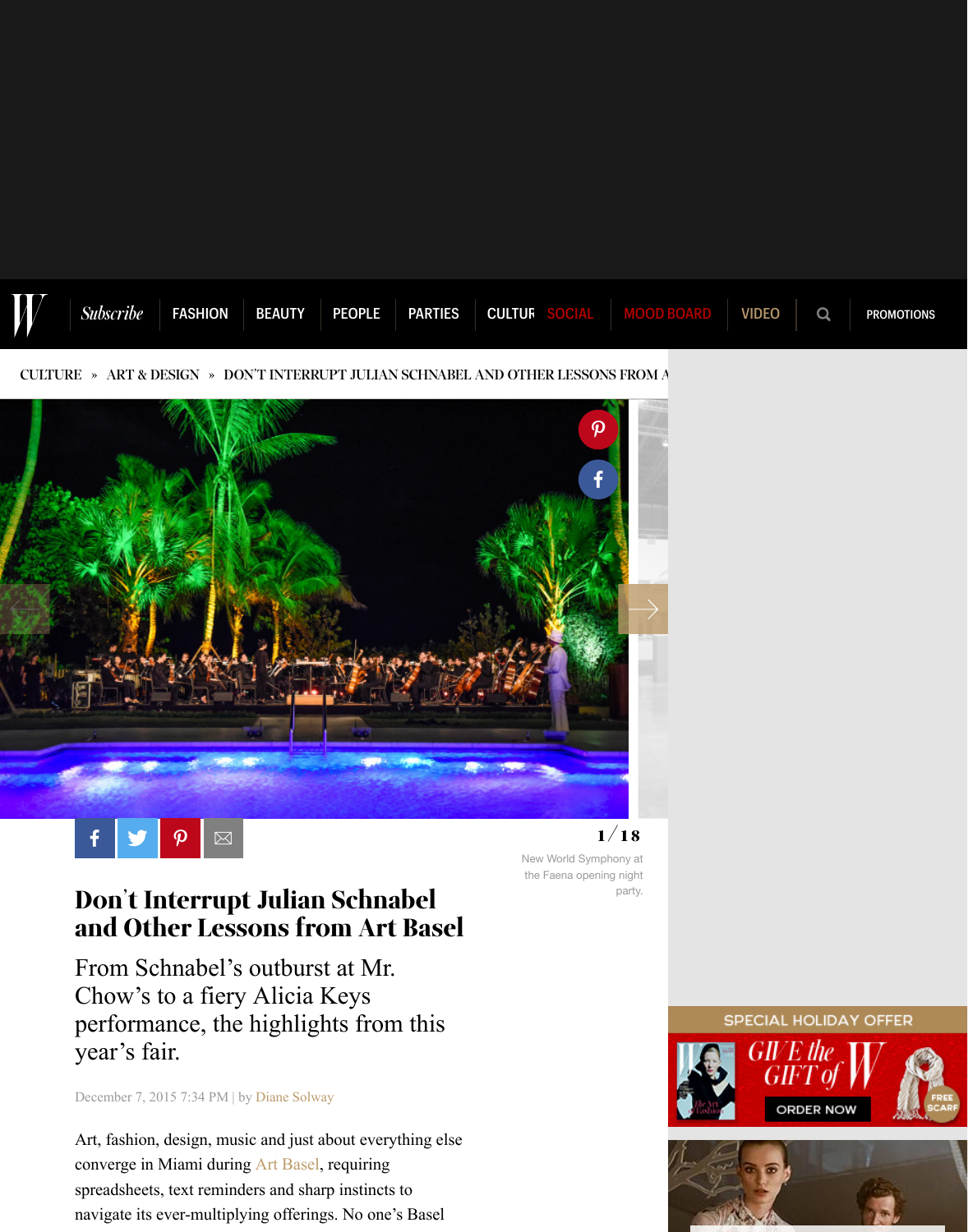experience is quite the same as another's – chance encounters, traffic and discoveries lead visitors to constantly change their plans. This year served up plenty of pomp, signaling the number of big global players on the contemporary art scene. The new kid on the block was the Argentinian entrepreneur Alan Faena, who presided over the grand opening dinner of the new Faena Arts [District like an art world P.T. Barnum, dressed in](http://www.wmagazine.com/parties/2015/12/art-basel-miami-beach-rubell-faena/photos/) a white suit and top hat. Fireworks illuminated Damien Hirst's giant, gold-leaf encrusted skeleton of a woolly mammoth; a procession of red-plumed, leggy ladies presented seafood platters, and the New World Symphony orchestra performed selections by the pool as guests dined alfresco. It was equal parts Fellini and Folies Bergere.

Elsewhere, baby-blue, blue-chip and emerging art held sway. At the main fair, three standout booths were those by [Gavin Brown's Enterprise,](http://www.wmagazine.com/culture/art-and-design/2013/07/gavin-brown-artist-and-curator-profile/) [Neugerriemschneider](http://www.wmagazine.com/culture/art-and-design/2013/12/art-basel-recap/photos/) and [Galerie Grymskaya.](http://www.wmagazine.com/people/insiders/2015/09/fashionable-gallery-girls/photos/slide/1)

Brown showed a little cheek with Karl Holmquist's neon *Who Run this Mother*?, alongside paintings by Bjarne [Melgaard, Sturtevant and Alex Katz. The Berlin-based](http://www.wmagazine.com/culture/art-and-design/2014/11/bjarne-melgaard-artist-fashion/) Nurgerriemschneider dispensed with walls to open up its space to compelling installations by the likes of Ai [Weiwei, Jorge Pardo and Pae White. An eye-poppi](http://www.wmagazine.com/culture/art-and-design/2011/11/ai-weiwei-chinese-artist-collaborates-with-w-ss/photos/slide/1)ng mix of paintings covered the walls salon-style at Galerie Gmurzynska, which in honor of its 50th anniversary invited the celebrated curator Germano Celant to install works by Yves Klein, Jean Dubuffet and other masters.

Over at the [NADA](http://www.wmagazine.com/culture/art-and-design/2015/05/nada-contemporary-fashion-cheryl-donegan/photos/slide/1) (New Art Dealers Alliance) fair, at the Fontainebleau hotel, there was plenty of action at the [Canada](http://www.wmagazine.com/culture/art-and-design/2015/11/canada-gallery/photos/) gallery booth, where people were snatching up Katherine Bradford's expressive paintings of swimmers in the sea. Next door, Karma had people swooning over the erotically-charged child-like drawings of Walter Price, while White Columns offered the most eclectic fare, with quirky drawings of her own imagined life by the late outsider artist Lady Shalimar Montague and landscape and still life paintings on salvaged plywood by the late Bill Lynch. "Happy Basel!" a NADA official yelled cheerily as I made my way out. That was a new one, as was "Basel Tov!" the greeting of an email from the Standard Spa Miami.

Outside of the fairs, there was also plenty to satisfy the cognoscenti. [Katherine Bernhardt](http://www.wmagazine.com/culture/art-and-design/2015/07/katherine-bernhardt-venus-over-los-angeles/photos/) continued her hot streak, with her fresco on the floor of the pool at the Nautilus Hotel, while Nari Ward packed a powerful, resonant punch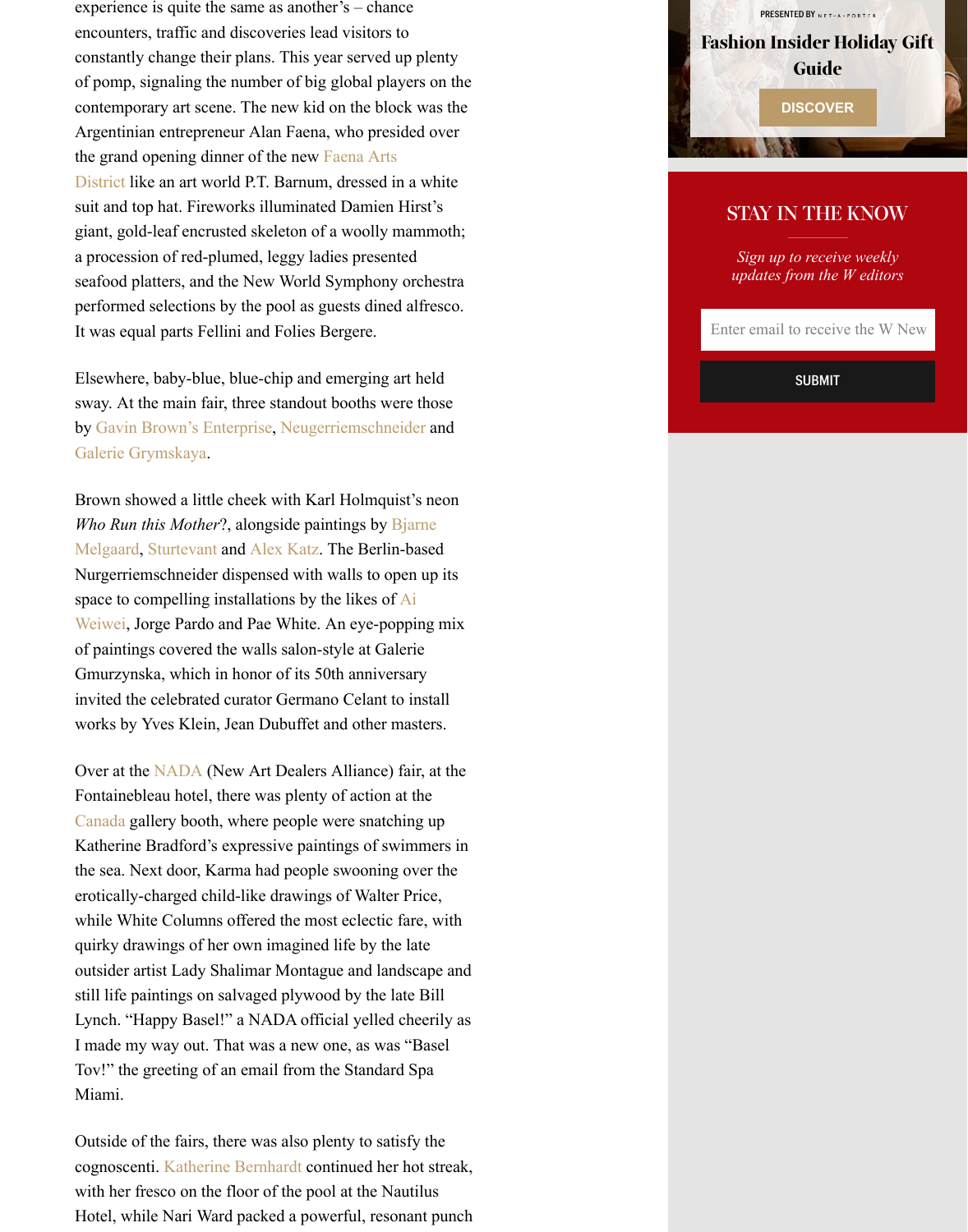with *Sun Splashed*, his terrific survey at the Pérez Art Museum Miami**.**Don't miss his casket-like *Glory*, made of oil drums and a wall hanging made of shoelaces that spells out the phrase, *We Shall Overcome*.

At the ICA Miami, a solo exhibition devoted to the pioneering new media artist Alex Bag included her prescient 2001 work *Untitled (The Van),* a precursor to the work of Ryan Trecartin and others, which features the artist in the role of three ambitious young artists who catalogue their career "musts" to their seedy dealer. ("I want Hauser & Wirth to buy me a Ferrari!" "I want the Project Room at MoMA!") Another gem was the pioneering Light and Space artist Larry Bell's *6 x 6 An Improvisation*, which offered a poetic reprieve from the city's cacophony of images. Simplicity itself, the installation is built from large reflective glass panels that create resonances as you walk through it.

[Miami, of course, is synonymous with the Rubell Family](http://www.wmagazine.com/culture/art-and-design/2015/12/art-basel-rubell-collection-instagram/photos/slide/1) Collection, which this year focused on women artists. Plenty of big-ticket collections offer the usual suspects; the Rubells always pull out a few surprises that reflect their [particular taste. Among this year's edition,](http://www.wmagazine.com/fashion/2015/12/nina-agdal-navigates-art-basel-miami-beach/) *No Man's Land:* Solange Pessoa's *Catedral*, a colossal, snaking installation made entirely of human hair that took some 13 years to complete and Anicka Yi's quixotic *Life Serves Up the Occasional Pink Unicorn*, which evokes pressed flowers in scrapbooks in its exploration of the ephemeral and the immutable.

Nearby at the sprawling Moore Building, the first collaboration between frenemies [Larry Gagosian](http://www.wmagazine.com/culture/art-and-design/2014/06/art-world-players/photos/) and [Jeffrey Deitch](http://www.wmagazine.com/culture/art-and-design/2015/10/wolfpack-brothers-deitch/photos/) was also required viewing. An intriguing show highlighting the return of figurative painting and sculpture, *UnRealism* featured particularly striking works by next-gen stars Jamian Juliano-Villani, Jonathan Gardner and Sanya Kantarovsky, who were shown [alongside such '80s forebears as David Salle and Julian](http://www.wmagazine.com/parties/2015/04/bruce-high-quality-fund-julian-schnabel/photos/) Schnabel.

Speaking of Schnabel, the artist also sang for his supper at [Mr. Chow](http://www.wmagazine.com/culture/art-and-design/2013/01/michael-chow-artistic-family/) when the impresario/restaurateur turned artist Michael Chow hosted "Night at the Opera," a gathering Wednesday night to toast his exhibition in April at the Andy Warhol Museum. Schnabel first read a poem and didn't hesitate to tell guests, "shut the f–k up, please" when they preferred to speak over his performance, before turning over the stage to two stars of the Beijing Opera and Italian tenor Vittorio Grigolo.